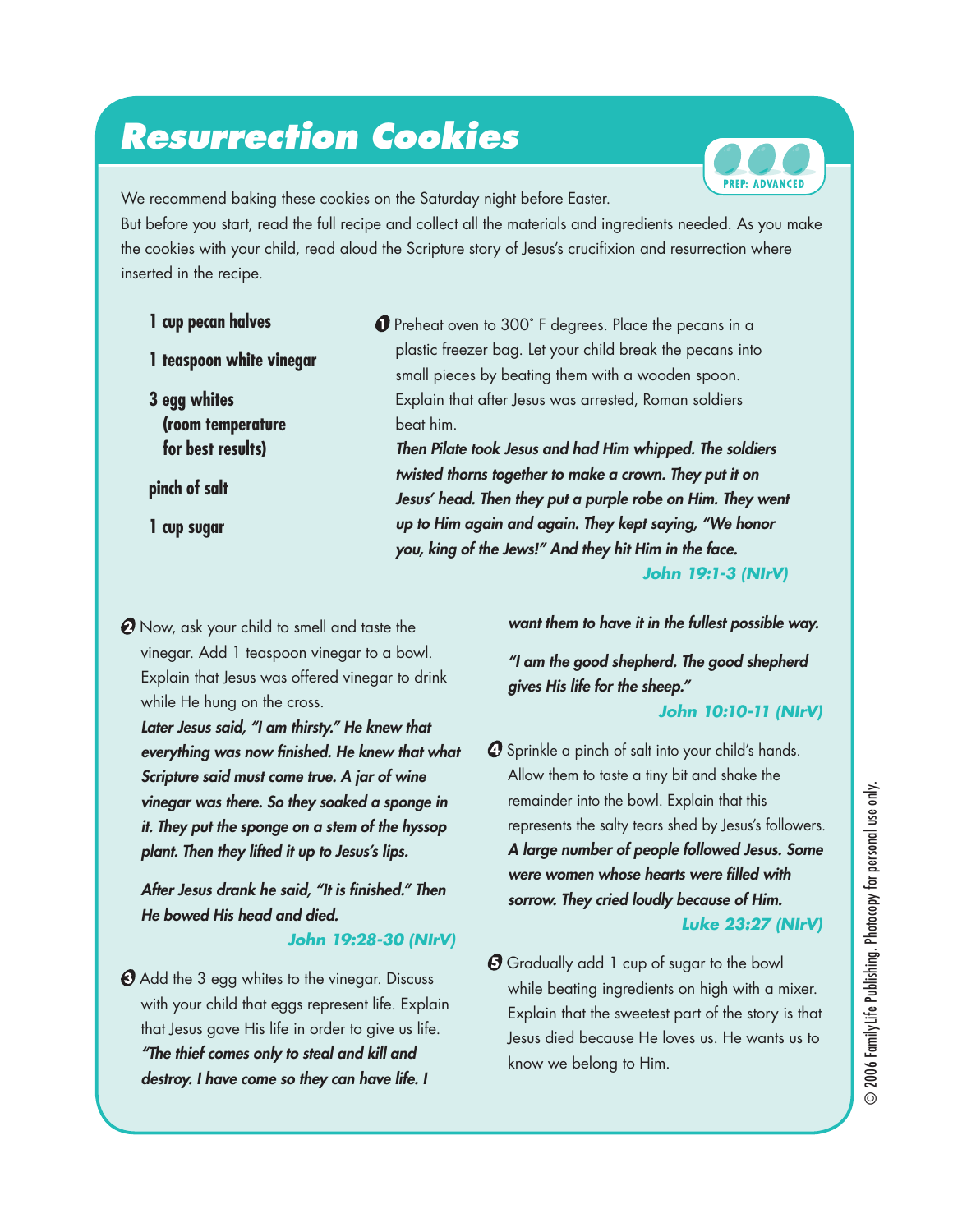## **Resurrection Cookies CONTINUED**

*Taste and see that the Lord is good. Blessed is the man who goes to Him for safety. Psalm 34:8 (NIrV)*

*"God loved the world so much that He gave His one and only Son. Anyone who believes in Him will not die but will have eternal life."*

### *John 3:16 (NIrV)*

G Egg whites are ready when they are glossy white and stiff peaks form (peaks stand straight when beaters are removed). Share how the color white represents purity and how Jesus can cleanse us of our sins.

*"Come. Let us talk some more about this matter," says the Lord. "Even though your sins are bright red, they will be as white as snow. Even though they are deep red, they will be white like wool."*

#### *Isaiah 1:18 (NIrV)*

**O** Now, add the nuts and fold in gently. Drop the mixture by teaspoon on a cookie sheet covered with wax paper. Explain that these mounds represent the rocky tomb where Jesus's body was laid.

*As evening approached, a rich man came from the town of Arimathea. His name was Joseph. He had become a follower of Jesus. He went to Pilate and asked for Jesus' body. Pilate ordered that it be given to him.* 

*Joseph took the body and wrapped it in a clean linen cloth. He placed it in his own new tomb that he had cut out of the rock. He rolled a big stone in front of the entrance to the tomb. Then he went away.* 

*Matthew 27:57-60 (NIrV)*

- $\Theta$  Put the cookie sheet in the oven. Then close the door and turn the oven off immediately.
- $\mathcal O$  Give your child a piece of tape to seal the tomb (oven door). Explain the fact that Jesus's tomb was sealed.

*"Take some guards with you," Pilate answered. "Go. Make the tomb as secure as you can." So they went and made the tomb secure. They put a seal on the stone and placed some guards on duty.*

#### *Matthew 27:65-66 (NIrV)*

 $\mathbb G$  Go to bed! Explain that your child may feel sad to leave the cookies in the oven overnight. To a much greater extent Jesus's friends were sad when He died and was placed in the tomb. *"What I'm about to tell you is true. You will cry and be full of sorrow while the world is full of joy. You will be sad, but your sadness will turn into joy."* 

*"That's the way it is with you. Now it's your time to be sad. But I will see you again. Then you will be full of joy. And no one will take your joy away." John 16:20 & 22 (NIrV)*

 $\bm{\mathsf{U}}$  Do not open the oven until the following morning. Allow your children to examine the cookies. They will form small mounds and have a cracked side. When the children taste them, they will discover that the cookies are hollow representing that on the first Easter, Jesus's friends were surprised to find the tomb empty. *The Sabbath day was now over. It was dawn on the first day of the week. Mary Magdalene and the other Mary went to look at the tomb.* 

*There was a powerful earthquake. An angel of*